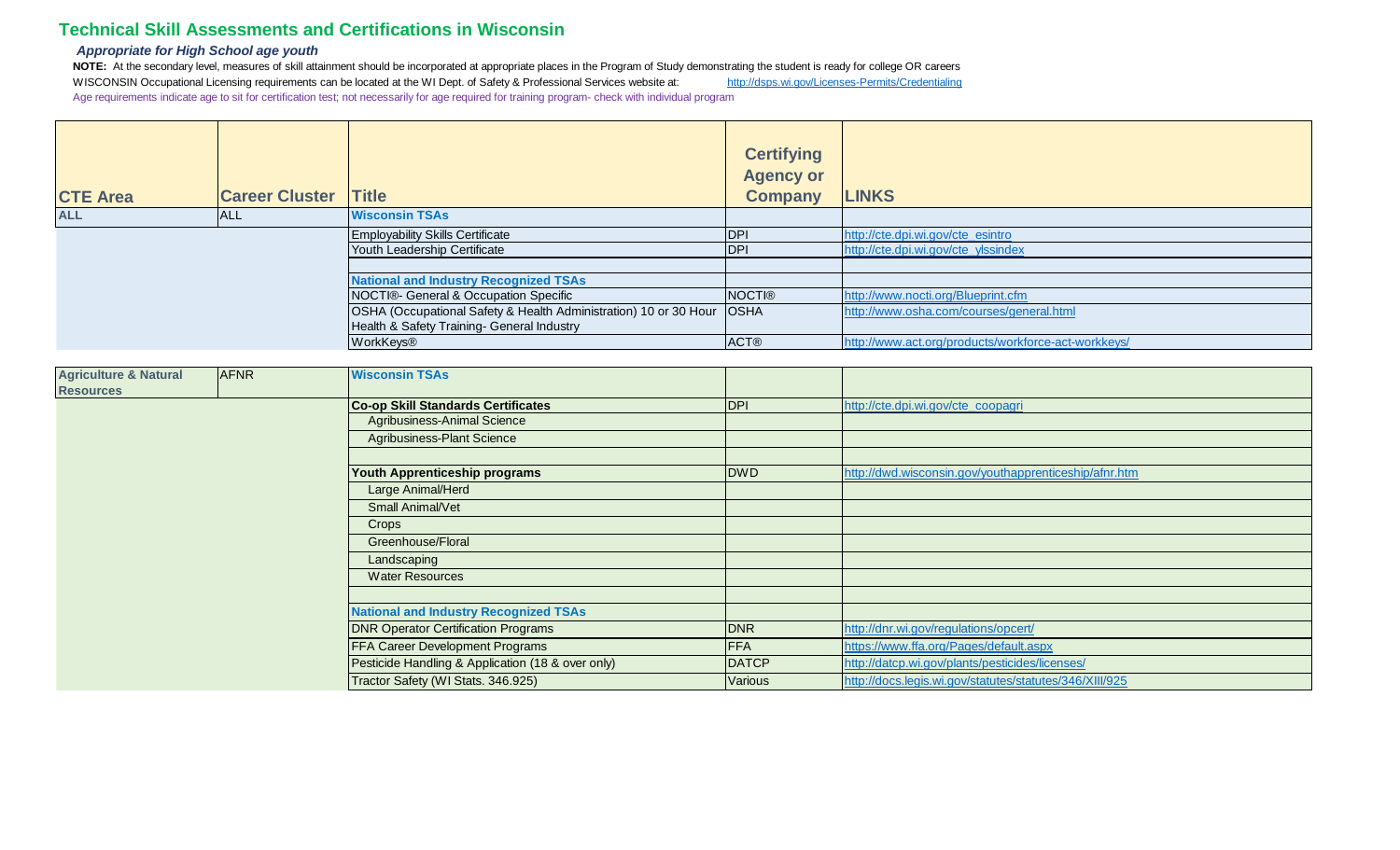| <b>Business &amp; IT</b> | & Administration | <b>Business Management Wisconsin TSAs</b>          |                                     |                                                                               |
|--------------------------|------------------|----------------------------------------------------|-------------------------------------|-------------------------------------------------------------------------------|
|                          | Finance          | <b>Co-op Skill Standards Certificates</b>          | <b>DPI</b>                          | http://cte.dpi.wi.gov/cte_coopbusi                                            |
|                          | IT               | <b>Business &amp; Information Technology</b>       |                                     |                                                                               |
|                          |                  |                                                    |                                     |                                                                               |
|                          |                  | Youth Apprenticeship programs                      | <b>DWD</b>                          |                                                                               |
|                          |                  | Accounting                                         |                                     | http://dwd.wisconsin.gov/youthapprenticeship/finance.htm                      |
|                          |                  | Banking                                            |                                     |                                                                               |
|                          |                  | Insurance                                          |                                     |                                                                               |
|                          |                  | <b>IT Essentials</b>                               |                                     | http://dwd.wisconsin.gov/youthapprenticeship/it.htm                           |
|                          |                  | Hardware                                           |                                     |                                                                               |
|                          |                  | Software                                           |                                     |                                                                               |
|                          |                  | Web & Digital Media                                |                                     |                                                                               |
|                          |                  | Graphic Design & Pre-Press                         |                                     | http://dwd.wisconsin.gov/youthapprenticeship/av.htm                           |
|                          |                  |                                                    |                                     |                                                                               |
|                          |                  | <b>National and Industry Recognized TSAs</b>       |                                     |                                                                               |
|                          |                  | A+ Certification                                   | CompTIA                             | http://certification.comptia.org/getCertified/certifications/a.aspx           |
|                          |                  | <b>Adobe Certifications</b>                        | Certiport                           | http://www.certiport.com/PORTAL/desktopdefault.aspx?tabid=666&roleid=101      |
|                          |                  |                                                    | Adobe                               | http://training.adobe.com/certification.html                                  |
|                          |                  | <b>Apple Certifications</b>                        | Apple                               | http://training.apple.com/certification                                       |
|                          |                  | <b>Brainbench</b>                                  | Brainbench                          | http://www.brainbench.com/                                                    |
|                          |                  | Center for Financial Training (CFT) Certifications | <b>CFT</b>                          | https://cftnow.org/                                                           |
|                          |                  | <b>CISCO Certifications</b>                        | <b>CISCO</b>                        | http://www.cisco.com/web/learning/certifications/index.html                   |
|                          |                  | CompTIA Strata                                     | Certiport                           | http://www.certiport.com/PORTAL/desktopdefault.aspx?tabid=670&roleid=101      |
|                          |                  | HP® (Hewlett-Packard) Technical Associate          | Certiport                           | http://www.certiport.com/PORTAL/desktopdefault.aspx?tabid=693&roleid=101      |
|                          |                  | Insurance (18 and over only)                       | WI Office of the<br>Commissioner of | http://www.asisvcs.com/publications/pdf/125000.pdf                            |
|                          |                  | Internet Core Computing (IC3)                      | Insurance<br>Certiport              | http://www.certiport.com/Portal/desktopdefault.aspx?tabid=669&roleid=101      |
|                          |                  | Linux LPC-1                                        | Linux                               | http://www.lpi.org/linux-certifications                                       |
|                          |                  | Microsoft                                          | Certiport                           |                                                                               |
|                          |                  | <b>Office Specialist</b>                           |                                     | http://www.certiport.com/PORTAL/desktopdefault.aspx?tabid=664&roleid=101      |
|                          |                  | <b>Technology Associate</b>                        |                                     | http://www.certiport.com/PORTAL/desktopdefault.aspx?tabid=665&roleid=101      |
|                          |                  | Oracle                                             | Oracle                              | http://education.oracle.com/pls/web_prod-plq-dad/db_pages.getpage?page_id=651 |
|                          |                  | <b>QuickBooks</b>                                  | Certiport                           | http://www.certiport.com/PORTAL/desktopdefault.aspx?tabid=668&roleid=101      |
|                          |                  | Web Technology Certifications                      | <b>CIW</b>                          | http://www.ciwcertified.com/Certifications/index.php                          |
|                          |                  |                                                    |                                     |                                                                               |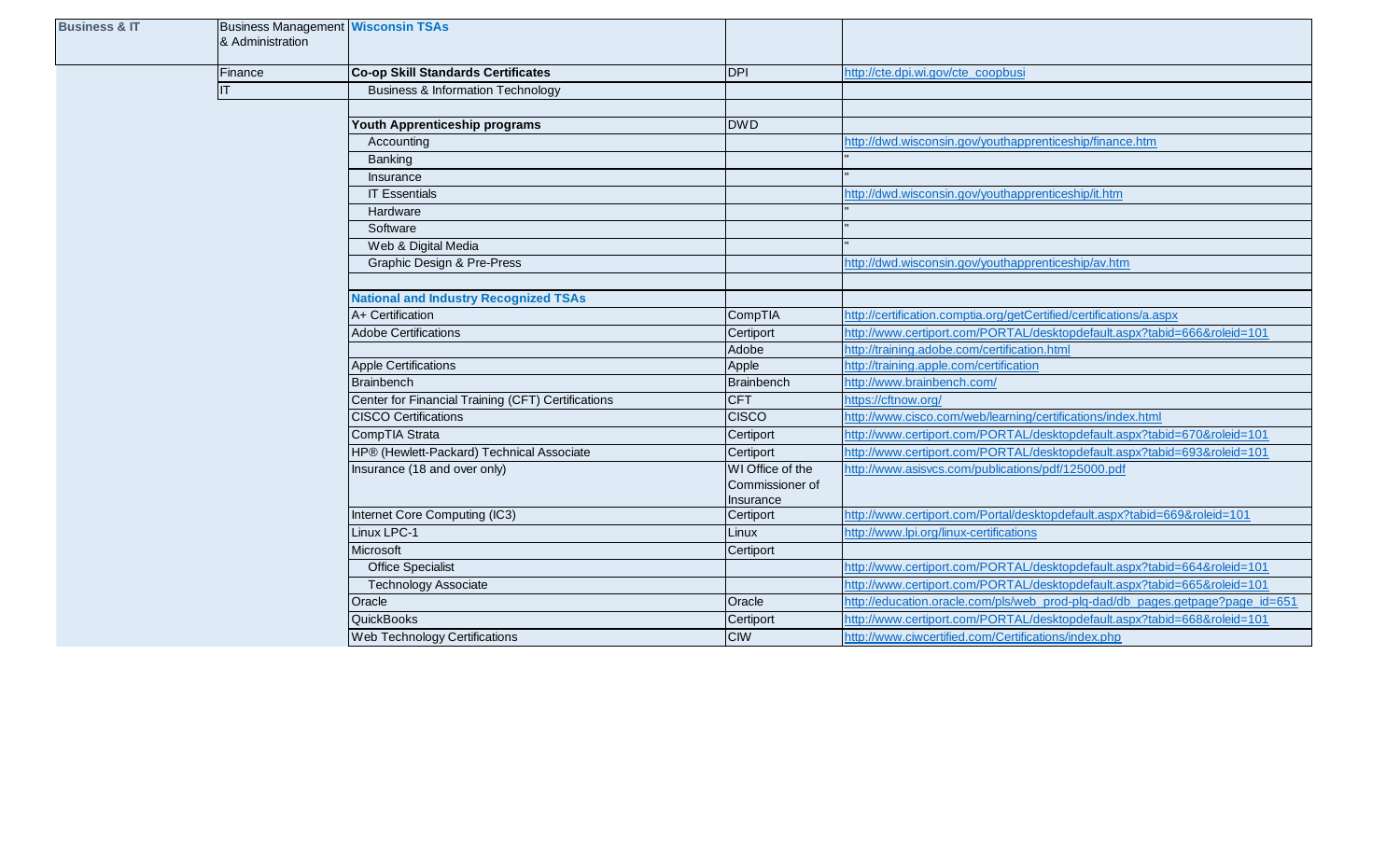| <b>Family &amp; Consumer</b><br><b>Science</b> | Education & Training             | <b>Wisconsin TSAs</b>                                                    |                            |                                                                              |
|------------------------------------------------|----------------------------------|--------------------------------------------------------------------------|----------------------------|------------------------------------------------------------------------------|
|                                                | <b>Hospitality &amp; Tourism</b> | Assistant Child Care Teacher (ACCT) Certificate Program                  | <b>DPI</b>                 | http://cte.dpi.wi.gov/cte_cteskills                                          |
|                                                | <b>Human Services</b>            | <b>Infant Toddler</b>                                                    | <b>DPI</b>                 | http://cte.dpi.wi.gov/cte_cteskills                                          |
|                                                |                                  | <b>Co-op Skill Standards Certificates</b>                                | <b>DPI</b>                 |                                                                              |
|                                                |                                  | <b>Child Services</b>                                                    |                            | http://cte.dpi.wi.gov/cte_coopchild                                          |
|                                                |                                  | Family & Community Services Program                                      |                            | http://cte.dpi.wi.gov/cte_fcecurr                                            |
|                                                |                                  | <b>Food Service</b>                                                      |                            | http://cte.dpi.wi.gov/cte_coopfood                                           |
|                                                |                                  |                                                                          |                            |                                                                              |
|                                                |                                  | Youth Apprenticeship programs                                            | <b>DWD</b>                 | http://dwd.wisconsin.gov/youthapprenticeship/hospitality_lodging_tourism.htm |
|                                                |                                  | Food & Beverage                                                          |                            |                                                                              |
|                                                |                                  | Lodging                                                                  |                            |                                                                              |
|                                                |                                  | <b>Tours &amp; Reservations</b>                                          |                            |                                                                              |
|                                                |                                  | <b>Hospitality &amp; Tourism Management</b>                              |                            |                                                                              |
|                                                |                                  | Events & Meetings                                                        |                            |                                                                              |
|                                                |                                  |                                                                          |                            |                                                                              |
|                                                |                                  | <b>National and Industry Recognized TSAs</b>                             |                            |                                                                              |
|                                                |                                  | American Hotel & Lodging Educational Institute (AHLEI)<br>Certifications | AHLEI                      | https://www.ahlei.org/Certifications/                                        |
|                                                |                                  | <b>ProStart®</b>                                                         | <b>NRA</b> (National       | http://www.nraef.org/prostart/                                               |
|                                                |                                  |                                                                          | Restaurant                 |                                                                              |
|                                                |                                  | <b>SABRE Travel Systems</b>                                              | Association)<br>Various    |                                                                              |
|                                                |                                  |                                                                          |                            |                                                                              |
|                                                |                                  | <b>ServSafe®</b>                                                         | <b>NRA</b> (National       | http://www.servsafe.com/home                                                 |
|                                                |                                  |                                                                          | Restaurant<br>Association) |                                                                              |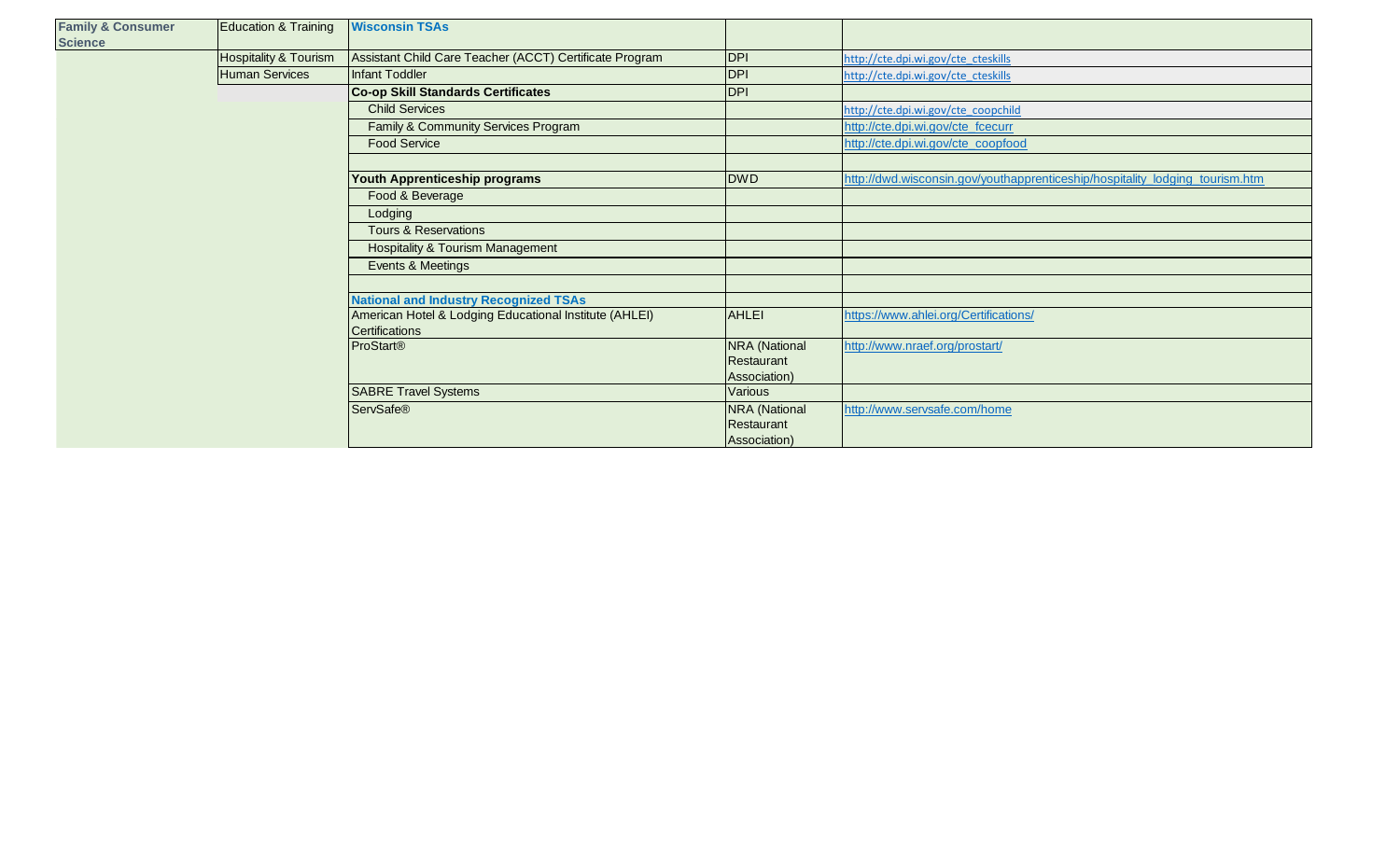| <b>Health Science</b> | <b>Health Science</b>                         | <b>Wisconsin TSAs</b>                                      |                                     |                                                                         |
|-----------------------|-----------------------------------------------|------------------------------------------------------------|-------------------------------------|-------------------------------------------------------------------------|
|                       | Law, Public Safety,<br>Corrections & Security | Certified Nursing Assistant (16 and over only)             | DHS                                 | http://www.dhs.wisconsin.gov/caregiver/NATD/NrsAidTrgPrgInf.HTM         |
|                       |                                               | Co-op Skill Standards Certificates                         | <b>DPI</b>                          | http://cte.dpi.wi.gov/cte_coophealth                                    |
|                       |                                               | <b>Health Science</b>                                      |                                     |                                                                         |
|                       |                                               |                                                            |                                     |                                                                         |
|                       |                                               | Youth Apprenticeship programs                              | <b>DWD</b>                          | http://dwd.wisconsin.gov/youthapprenticeship/health_science.htm         |
|                       |                                               | Dental                                                     |                                     |                                                                         |
|                       |                                               | Nursing                                                    |                                     |                                                                         |
|                       |                                               | <b>Medical Assistant</b>                                   |                                     |                                                                         |
|                       |                                               | Pharmacy Technician                                        |                                     |                                                                         |
|                       |                                               | <b>Medical Office</b>                                      |                                     |                                                                         |
|                       |                                               | Ambulatory/Support Services                                |                                     |                                                                         |
|                       |                                               |                                                            |                                     |                                                                         |
|                       |                                               | <b>National and Industry Recognized TSAs</b>               |                                     |                                                                         |
|                       |                                               | American Heart Association (AHA) Certifications            | <b>AHA</b>                          | http://www.heart.org/HEARTORG/CPRAndECC/FindaCourse/Find-a-             |
|                       |                                               |                                                            |                                     | Course_UCM_303220_SubHomePage.jsp                                       |
|                       |                                               | American Red Cross (ARC) Certifications                    | <b>ARC</b>                          | http://www.redcross.org/take-a-class                                    |
|                       |                                               | <b>Dental Assistant Exams</b>                              | DANB (Dental                        | http://www.danb.org/Become-Certified.aspx                               |
|                       |                                               |                                                            | <b>Assisting National</b>           |                                                                         |
|                       |                                               |                                                            | Board)                              |                                                                         |
|                       |                                               | <b>Feeding Assistant</b>                                   | <b>DHS</b>                          | http://www.dhs.wisconsin.gov/caregiver/FeedingAssistant/FeedingAsts.htm |
|                       |                                               | National Healthcare Foundation Skills Standards            | <b>NCHSE</b>                        | http://www.healthscienceconsortium.org/assessment.php                   |
|                       |                                               | Medical Lab Certifications (Upon HS or Program Graduation) | <b>ASCP</b> (American               | http://www.ascp.org/Board-of-Certification/GetCertified#tabs-1          |
|                       |                                               |                                                            | Society of Clinical                 |                                                                         |
|                       |                                               |                                                            | Pathologists)<br><b>DHS</b>         | http://www.dhs.wisconsin.gov/rl_dsl/NHs/MedAides.htm                    |
|                       |                                               | Medication Aide (18 and over only)                         |                                     |                                                                         |
|                       |                                               | Pharmacy Technician (18 and over only)                     | <b>PTCB</b> (Pharmacy<br>Technician | http://www.ptcb.org/get-certified#.UegXjo1wrzM                          |
|                       |                                               |                                                            | Certification Board)                |                                                                         |
|                       |                                               | Phlebotomy (upon HS Graduation)                            | <b>ASCP</b> (American               | http://www.ascp.org/Board-of-Certification/GetCertified#tabs-1          |
|                       |                                               |                                                            | Society of Clinical                 |                                                                         |
|                       |                                               |                                                            | Pathologists)                       |                                                                         |
|                       |                                               |                                                            | <b>AMT</b> (American                | http://www.americanmedtech.org/Certification/Phlebotomist.aspx          |
|                       |                                               |                                                            | Medical                             |                                                                         |
|                       |                                               |                                                            | Technologists)                      |                                                                         |
|                       |                                               |                                                            | <b>NHA</b> (National                | http://www.nhanow.com/phlebotomy-technician.aspx                        |
|                       |                                               |                                                            | <b>Healthcareer Assoc)</b>          |                                                                         |
|                       |                                               |                                                            |                                     |                                                                         |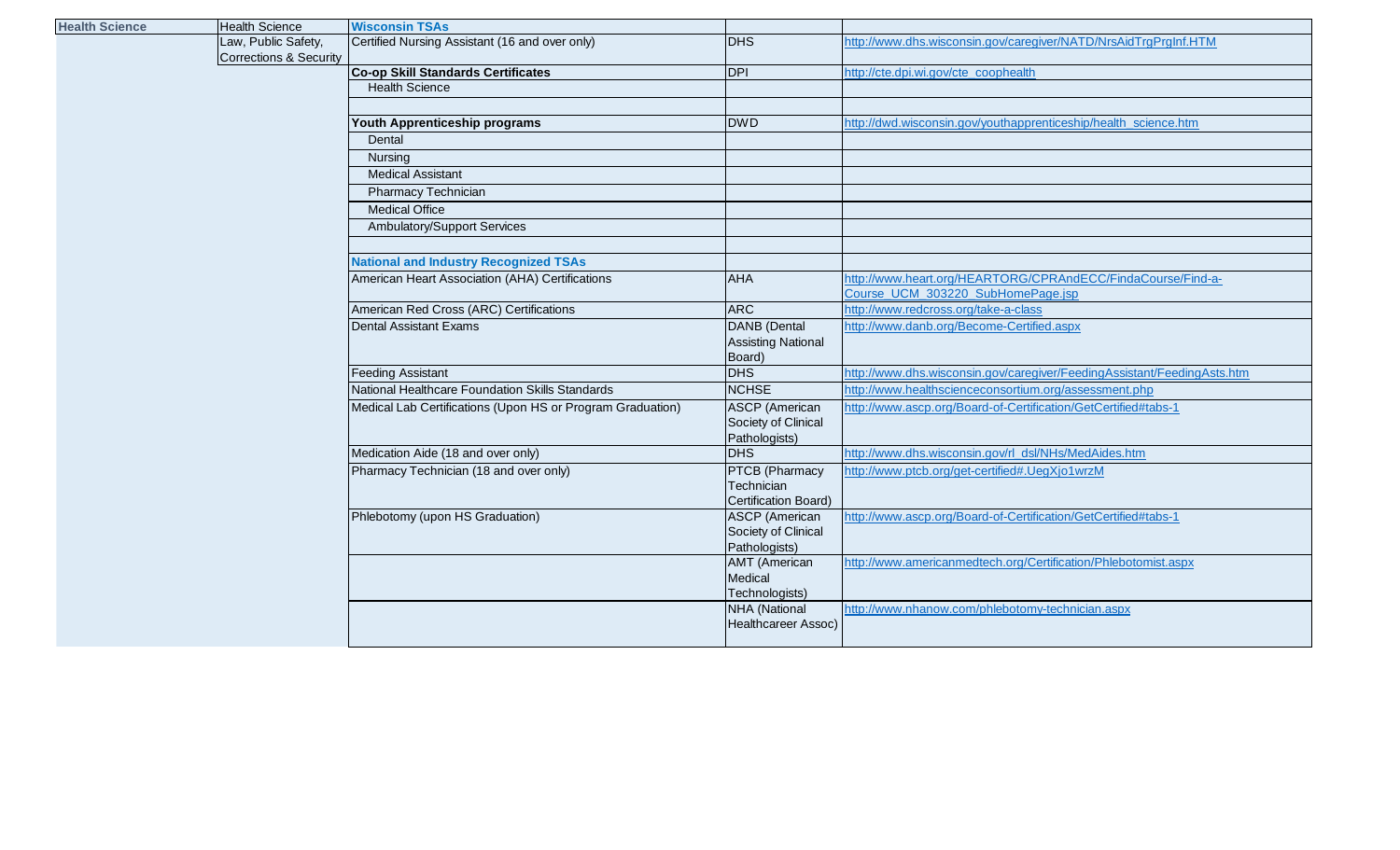| <b>Marketing</b> | Marketing | <b>Wisconsin TSAs</b>                        |                   |                                                                              |
|------------------|-----------|----------------------------------------------|-------------------|------------------------------------------------------------------------------|
|                  |           | <b>Co-op Skill Standards Certificates</b>    | <b>IDPI</b>       | http://cte.dpi.wi.gov/cte_coopmrkt                                           |
|                  |           | Marketing                                    |                   |                                                                              |
|                  |           | <b>Advanced Marketing</b>                    |                   |                                                                              |
|                  |           | <b>Professional Sales</b>                    |                   |                                                                              |
|                  |           | Retail Management                            |                   |                                                                              |
|                  |           | Entrepreneurship                             |                   |                                                                              |
|                  |           | <b>Sports &amp; Entertainment Marketing</b>  |                   |                                                                              |
|                  |           | <b>E-Commerce Marketing</b>                  |                   |                                                                              |
|                  |           |                                              |                   |                                                                              |
|                  |           | Youth Apprenticeship programs                | <b>DWD</b>        | http://dwd.wisconsin.gov/youthapprenticeship/hospitality_lodging_tourism.htm |
|                  |           | <b>Hospitality &amp; Tourism Marketing</b>   |                   |                                                                              |
|                  |           |                                              |                   |                                                                              |
|                  |           | <b>National and Industry Recognized TSAs</b> |                   |                                                                              |
|                  |           | A*S*K                                        | MBA Research &    | http://www.mbaresearch.org/index.php/assessment-center/certification-a-s-k   |
|                  |           |                                              | Curriculum Center |                                                                              |